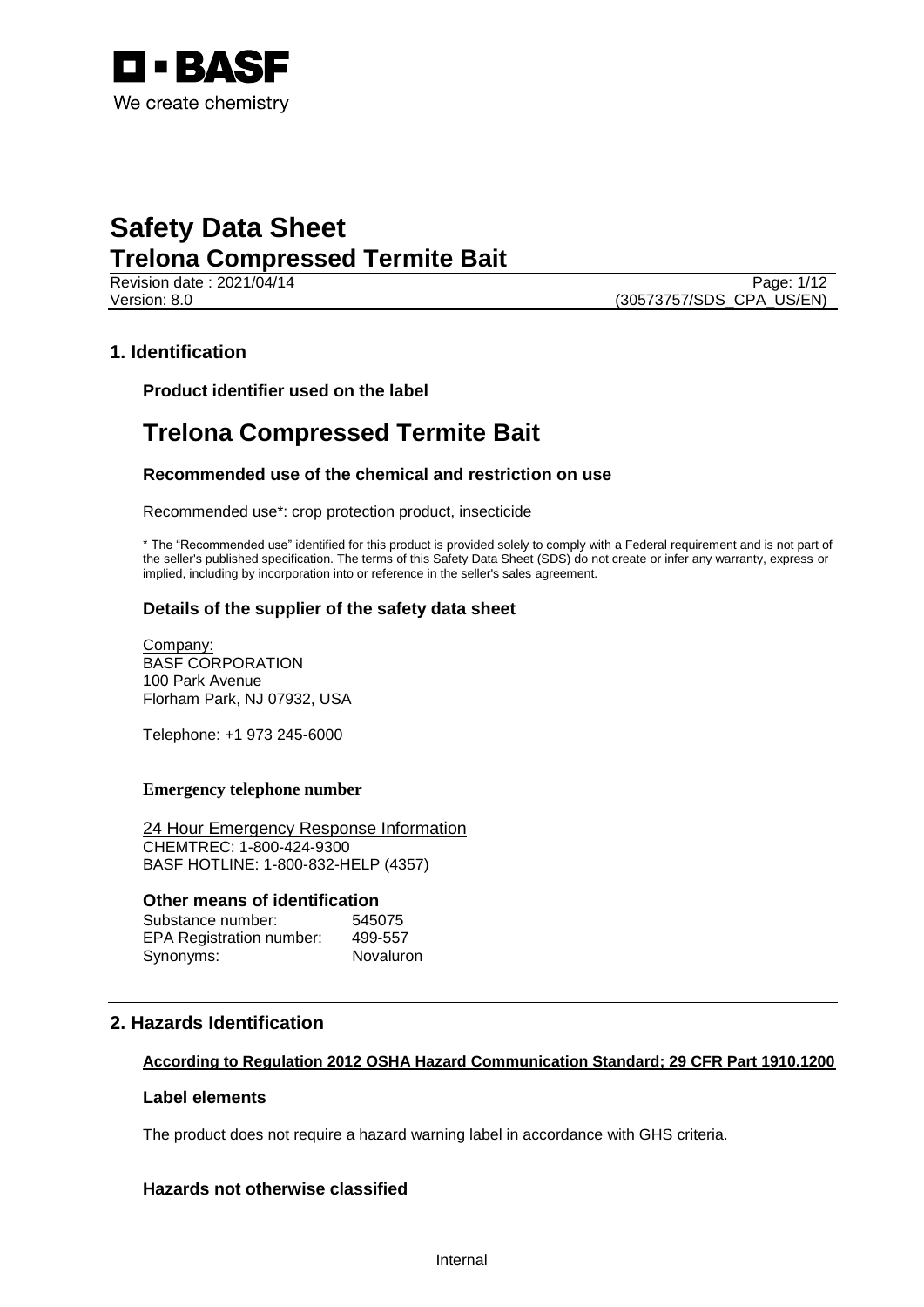Revision date : 2021/04/14 Page: 2/12<br>Version: 8.0 (30573757/SDS CPA US/EN) (30573757/SDS\_CPA\_US/EN)

Labeling of special preparations (GHS):

This product is not combustible in the form in which it is shipped by the manufacturer, but may form a combustible dust through downstream activities (e.g. grinding, pulverizing) that reduce its particle size.

# **3. Composition / Information on Ingredients**

## **According to Regulation 2012 OSHA Hazard Communication Standard; 29 CFR Part 1910.1200**

Benzamide, N-[[[3-chloro-4-[1,1,2-trifluoro-2-(trifluoromethoxy)ethoxy]phenyl]amino]carbonyl]-2,6 difluoro-

CAS Number: 116714-46-6 Content (W/W): 0.5 % Synonym: RIMON TECHNICAL

Microcrystalline cellulose

CAS Number: 9004-34-6 Content (W/W): > 95.0% Synonym: Cellulose, hydrolyzate

# **4. First-Aid Measures**

#### **Description of first aid measures**

**General advice:** Remove contaminated clothing.

#### **If inhaled:**

Keep patient calm, remove to fresh air.

#### **If on skin:**

Wash thoroughly with soap and water

#### **If in eyes:**

Wash affected eyes for at least 15 minutes under running water with eyelids held open.

**If swallowed:**

Rinse mouth and then drink 200-300 ml of water.

## **Most important symptoms and effects, both acute and delayed**

Symptoms: (Further) symptoms and / or effects are not known so far

#### **Indication of any immediate medical attention and special treatment needed**

Note to physician

Treatment: Symptomatic treatment (decontamination, vital functions).

# **5. Fire-Fighting Measures**

## **Extinguishing media**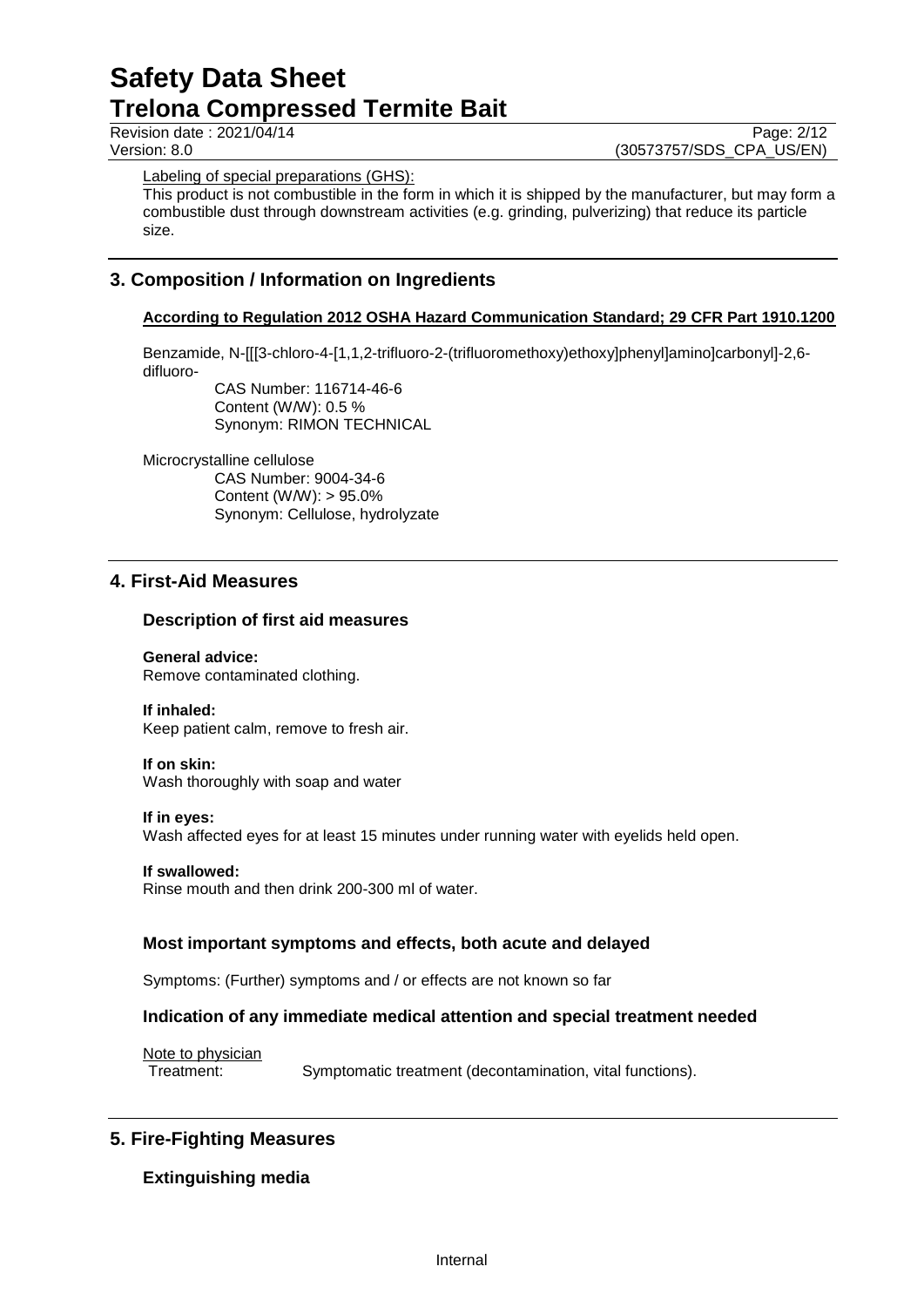Revision date : 2021/04/14 Page: 3/12<br>Version: 8.0 (30573757/SDS CPA US/EN)

Suitable extinguishing media: water spray, dry powder, foam

Unsuitable extinguishing media for safety reasons: water jet, carbon dioxide

#### **Special hazards arising from the substance or mixture**

Hazards during fire-fighting: carbon monoxide, carbon dioxide, nitrogen oxides, acid halides The substances/groups of substances mentioned can be released in case of fire.

## **Advice for fire-fighters**

Protective equipment for fire-fighting: Wear self-contained breathing apparatus and chemical-protective clothing.

#### **Further information:**

Evacuate area of all unnecessary personnel. Contain contaminated water/firefighting water. Do not allow to enter drains or waterways. Dusty conditions may ignite explosively in the presence of an ignition source causing flash fire.

# **6. Accidental release measures**

Further accidental release measures:

Avoid dispersal of dust in the air (i.e., clearing dust surfaces with compressed air). Avoid the formation and build-up of dust - danger of dust explosion. Dust in sufficient concentration can result in an explosive mixture in air. Handle to minimize dusting and eliminate open flame and other sources of ignition.

## **Personal precautions, protective equipment and emergency procedures**

Use personal protective clothing. Avoid contact with the skin, eyes and clothing. Remove contaminated clothes, undergarments and shoes immediately. Information regarding personal protective measures, see section 8.

## **Environmental precautions**

Do not discharge into the subsoil/soil. Do not discharge into drains/surface waters/groundwater.

## **Methods and material for containment and cleaning up**

For small amounts: Pick up with suitable appliance and dispose of. Pick up with suitable absorbent material (e.g. sand, sawdust, general-purpose binder, kieselguhr). Contain with dust binding material and dispose of.

Cleaning operations should be carried out only while wearing breathing apparatus. Dispose of absorbed material in accordance with regulations. Collect waste in suitable containers, which can be labeled and sealed. Clean contaminated floors and objects thoroughly with water and detergents, observing environmental regulations.

# **7. Handling and Storage**

## **Precautions for safe handling**

RECOMMENDATIONS ARE FOR MANUFACTURING, COMMERCIAL BLENDING, AND PACKAGING WORKERS. PESTICIDE APPLICATORS & WORKERS must refer to the Product Label and Directions for Use attached to the product for Agricultural Use Requirements in accordance with the EPA Worker Protection Standard 40 CFR part 170. Ensure adequate ventilation. Provide good ventilation of working area (local exhaust ventilation if necessary). Keep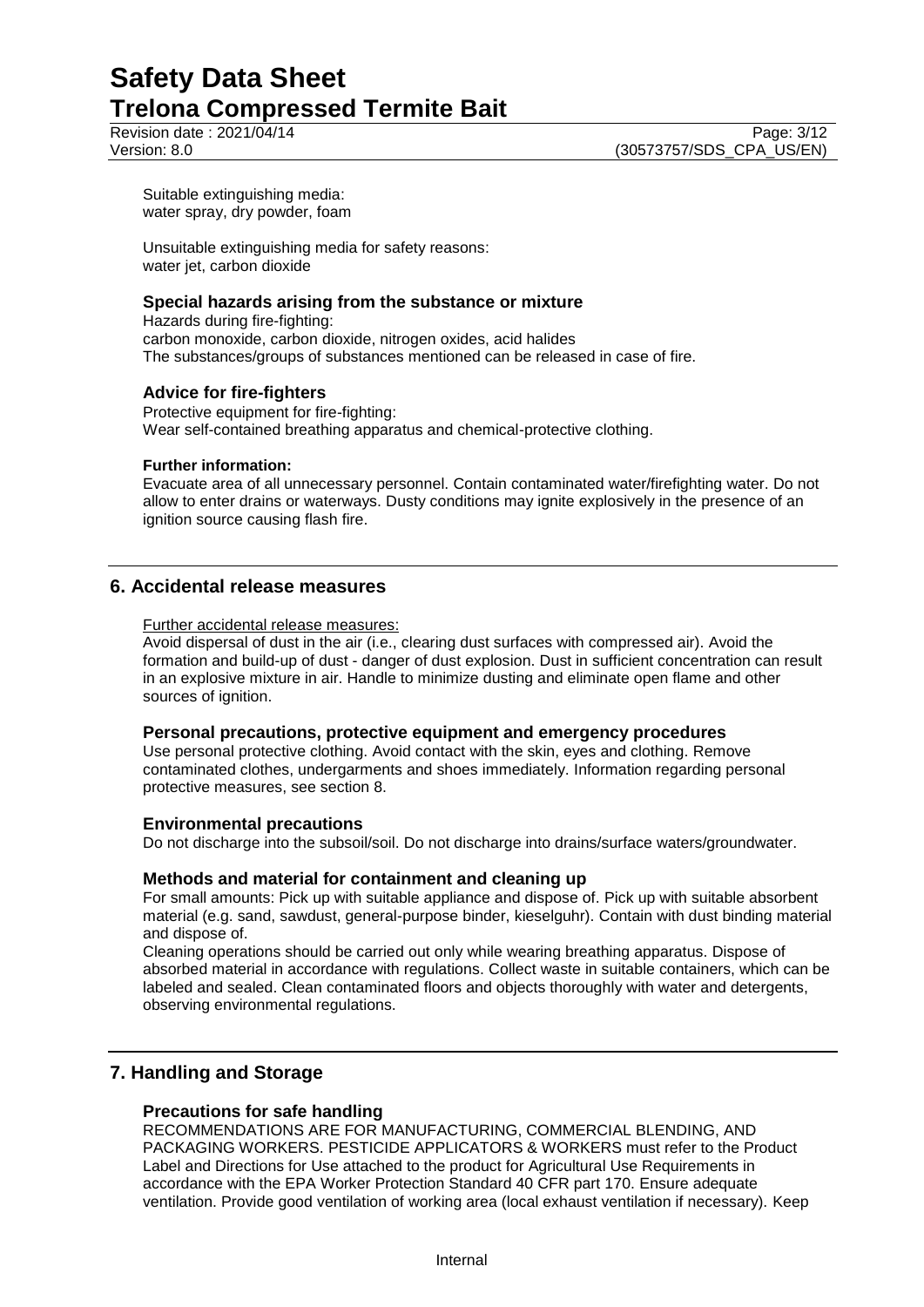Revision date : 2021/04/14 Page: 4/12<br>
Version: 8.0 (30573757/SDS CPA US/EN)

# (30573757/SDS\_CPA\_US/EN)

away from sources of ignition - No smoking. Keep container tightly sealed. Protect contents from the effects of light. Protect against heat. Protect from air. Handle and open container with care. Do not open until ready to use. Once container is opened, content should be used as soon as possible. Avoid dust formation. Do not return residues to the storage containers. Follow label warnings even after container is emptied. The substance/ product may be handled only by appropriately trained personnel. Avoid all direct contact with the substance/product. Avoid contact with the skin, eyes and clothing. Avoid inhalation of dusts/mists/vapours. Wear suitable personal protective clothing and equipment.

#### Protection against fire and explosion:

The relevant fire protection measures should be noted. Fire extinguishers should be kept handy. Avoid all sources of ignition: heat, sparks, open flame. Sources of ignition should be kept well clear. Avoid extreme heat. Keep away from oxidizable substances. Electrical equipment should conform to national electric code. Ground all transfer equipment properly to prevent electrostatic discharge. Electrostatic discharge may cause ignition. Avoid dust formation. Dust in sufficient concentration can result in an explosive mixture in air. Handle to minimize dusting and eliminate open flame and other sources of ignition. Routine housekeeping should be instituted to ensure that dusts do not accumulate on surfaces. Dry powders can build static electricity charges when subjected to the friction of transfer and mixing operations. Provide adequate precautions, such as electrical grounding and bonding, or inert atmospheres. Refer to NFPA 654, Standard for the Prevention of Fire and Dust Explosions from the Manufacturing, Processing, and Handling of Combustible Particulate Solids (2013 Edition) for safe handling.

#### **Conditions for safe storage, including any incompatibilities**

Segregate from foods and animal feeds.

Further information on storage conditions: Keep only in the original container in a cool, dry, wellventilated place away from ignition sources, heat or flame. Protect containers from physical damage. Protect against contamination. The authority permits and storage regulations must be observed. Protect from temperatures above: 40 °C

Changes in the properties of the product may occur if substance/product is stored above indicated temperature for extended periods of time.

# **8. Exposure Controls/Personal Protection**

#### **Users of a pesticidal product should refer to the product label for personal protective equipment requirements.**

## **Components with occupational exposure limits**

| Microcrystalline cellulose | ACGIH, US: | TWA value $10 \text{ mg/m}3$ ;         |
|----------------------------|------------|----------------------------------------|
|                            | OSHA Z1:   | PEL 5 mg/m3 Respirable fraction;       |
|                            | OSHA Z1:   | PEL 15 mg/m3 Total dust ;              |
|                            | OSHA Z1A:  | TWA value 5 mg/m3 Respirable fraction; |
|                            | OSHA Z1A:  | TWA value 15 mg/m3 Total dust ;        |
|                            |            |                                        |

#### **Advice on system design:**

Whenever possible, engineering controls should be used to minimize the need for personal protective equipment. It is recommended that all dust control equipment such as local exhaust ventilation and material transport systems involved in handling of this product contain explosion relief vents or an explosion suppression system or an oxygen deficient environment. Ensure that dusthandling systems (such as exhaust ducts, dust collectors, vessels, and processing equipment) are designed in a manner to prevent the escape of dust into the work area (i.e., there is no leakage from the equipment). Use only appropriately classified electrical equipment and powered industrial trucks.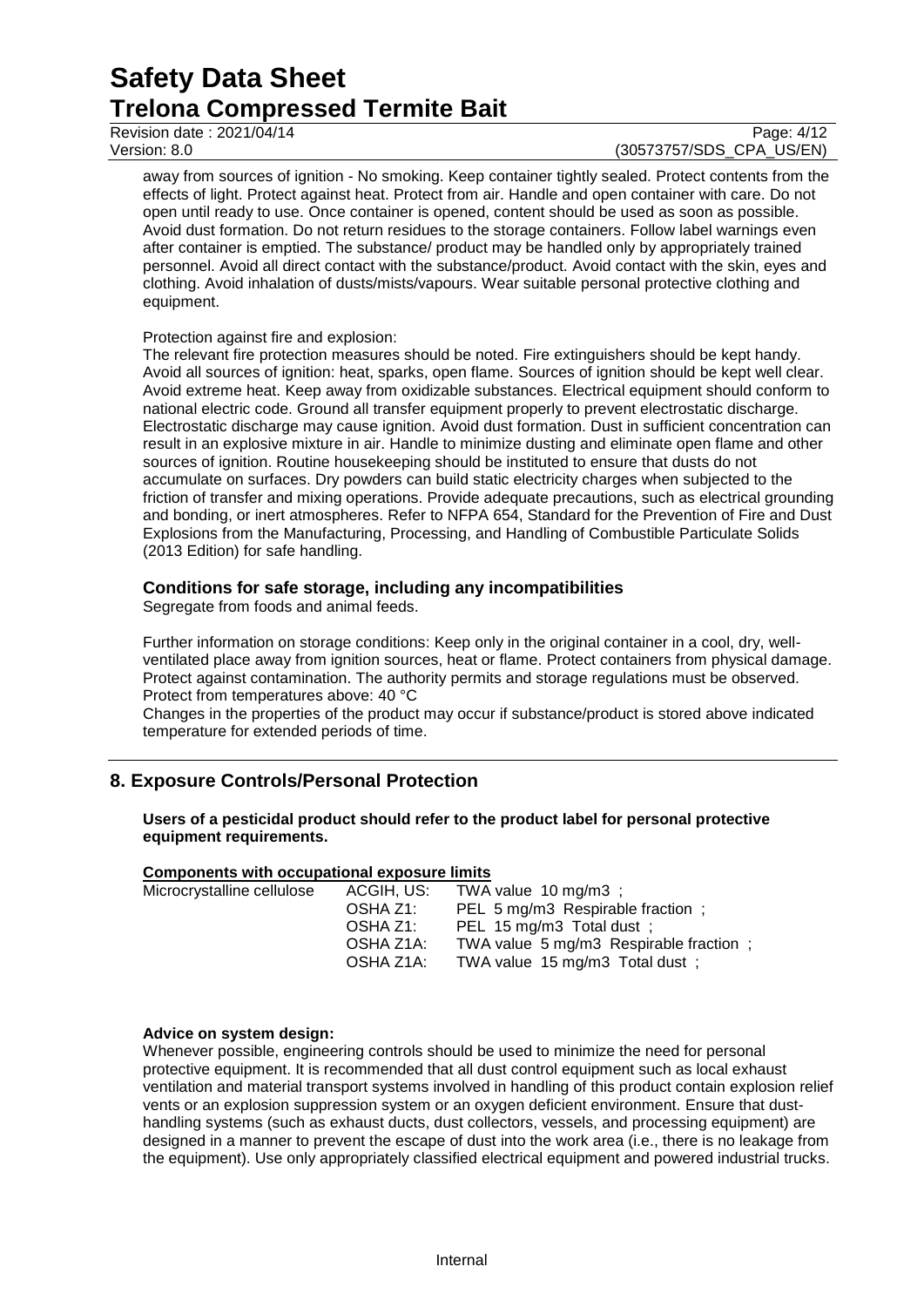#### **Personal protective equipment**

#### **RECOMMENDATIONS FOR MANUFACTURING, COMMERCIAL BLENDING, AND PACKAGING WORKERS:**

#### **Respiratory protection:**

Wear respiratory protection if ventilation is inadequate. Wear a NIOSH-certified (or equivalent) organic vapour/particulate respirator. For situations where the airborne concentrations may exceed the level for which an air purifying respirator is effective, or where the levels are unknown or Immediately Dangerous to Life or Health (IDLH), use NIOSH-certified full facepiece pressure demand self-contained breathing apparatus (SCBA) or a full facepiece pressure demand supplied-air respirator (SAR) with escape provisions.

#### **Hand protection:**

Chemical resistant protective gloves, Protective glove selection must be based on the user's assessment of the workplace hazards.

#### **Eye protection:**

Safety glasses with side-shields. Tightly fitting safety goggles (chemical goggles).

#### **Body protection:**

Body protection must be chosen depending on activity and possible exposure, e.g. head protection, apron, protective boots, chemical-protection suit.

#### **General safety and hygiene measures:**

Wear long sleeved work shirt and long work pants in addition to other stated personal protective equipment. Work place should be equipped with a shower and an eye wash. Handle in accordance with good industrial hygiene and safety practice. Personal protective equipment should be decontaminated prior to reuse. Gloves must be inspected regularly and prior to each use. Replace if necessary (e.g. pinhole leaks). Take off immediately all contaminated clothing. Store work clothing separately. Hands and/or face should be washed before breaks and at the end of the shift. No eating, drinking, smoking or tobacco use at the place of work. Keep away from food, drink and animal feeding stuffs.

## **9. Physical and Chemical Properties**

| Form:            | powder                                 |  |
|------------------|----------------------------------------|--|
| Odour:           | odourless                              |  |
| Odour threshold: | not applicable, odour not perceivable  |  |
| Colour:          | white                                  |  |
| pH value:        | approx. $6 - 8$                        |  |
|                  | $(100 g/l, 20 ^{\circ}C)$              |  |
|                  | Information based on the main          |  |
|                  | components.                            |  |
| Melting point:   | approx. $> 200$ °C The substance /     |  |
|                  | product decomposes.                    |  |
|                  | Information based on the main          |  |
|                  | components.                            |  |
| Boiling point:   | not applicable, Information based on   |  |
|                  | the main components.                   |  |
| Flash point:     | not applicable, the product is a solid |  |
| Flammability:    | Based on the structure or composition  |  |
|                  | there is no indication of flammability |  |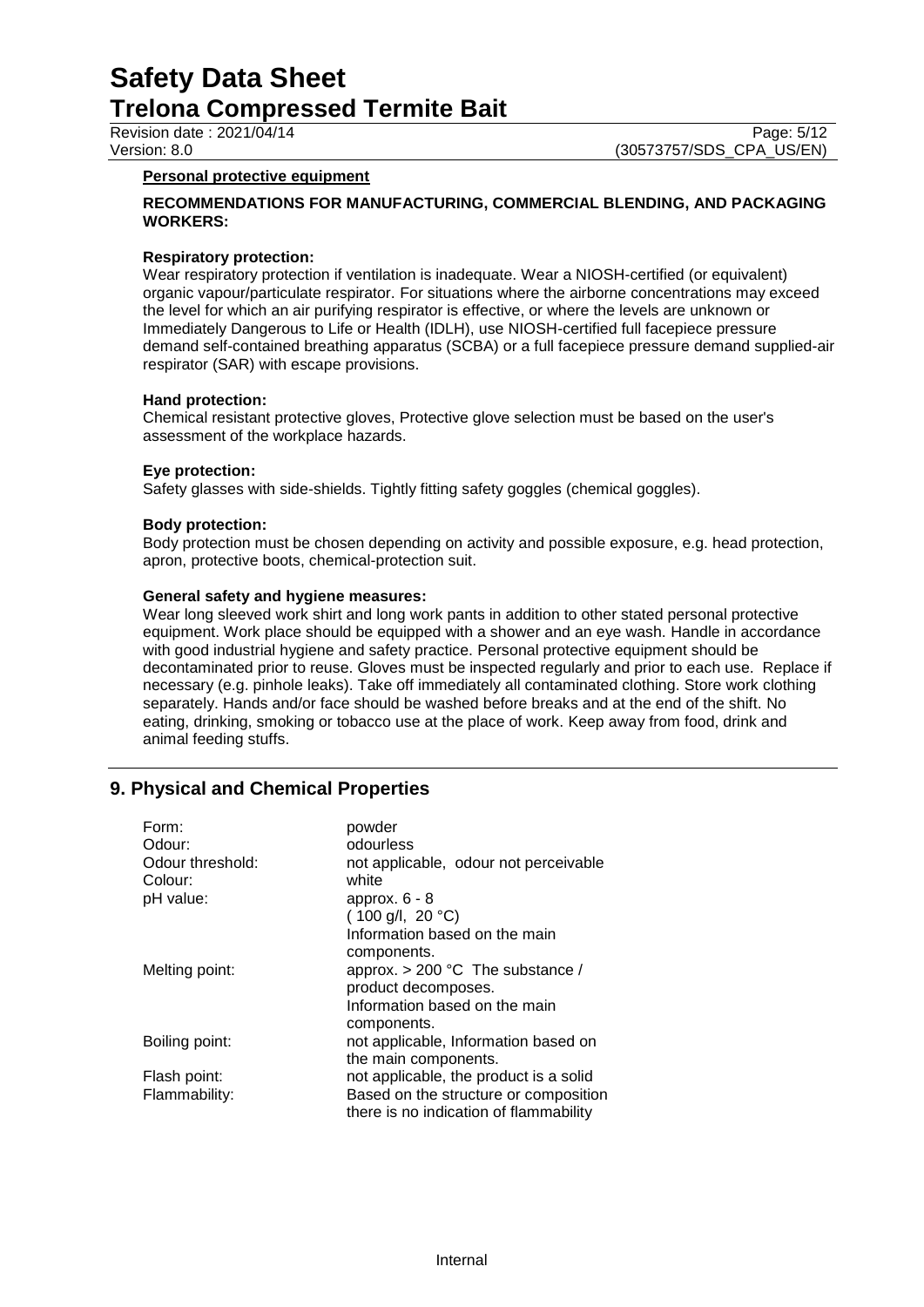# **Safety Data Sheet**

| <b>Trelona Compressed Termite Bait</b> |                                                             |                          |
|----------------------------------------|-------------------------------------------------------------|--------------------------|
| Revision date: 2021/04/14              |                                                             | Page: 6/12               |
| Version: 8.0                           |                                                             | (30573757/SDS_CPA_US/EN) |
| Lower explosion limit:                 | As a result of our experience with this                     |                          |
|                                        | product and our knowledge of its                            |                          |
|                                        | composition we do not expect any                            |                          |
|                                        | hazard as long as the product is used                       |                          |
|                                        | appropriately and in accordance with                        |                          |
|                                        | the intended use.                                           |                          |
| Upper explosion limit:                 | As a result of our experience with this                     |                          |
|                                        | product and our knowledge of its                            |                          |
|                                        | composition we do not expect any                            |                          |
|                                        | hazard as long as the product is used                       |                          |
|                                        | appropriately and in accordance with                        |                          |
|                                        | the intended use.                                           |                          |
| Vapour pressure:                       | The value has not be determined                             |                          |
|                                        | because of the high melting point.                          |                          |
| Density:                               | approx. 0.4 g/cm3                                           |                          |
| Bulk density:                          | approx. 400 kg/m3                                           |                          |
| Vapour density:                        | not applicable                                              |                          |
| Partitioning coefficient n-            | not applicable                                              |                          |
| octanol/water (log Pow):               |                                                             |                          |
| Self-ignition                          | Based on its structural properties the                      |                          |
| temperature:                           | product is not classified as self-                          |                          |
|                                        | igniting.                                                   |                          |
| Thermal decomposition:                 | carbon monoxide, carbon dioxide                             |                          |
|                                        | Stable at ambient temperature. If product is heated above   |                          |
|                                        | decomposition temperature toxic vapours may be released. To |                          |
|                                        | avoid thermal decomposition, do not overheat.               |                          |
|                                        | No decomposition if stored and handled as                   |                          |
|                                        | prescribed/indicated.                                       |                          |
| Viscosity, dynamic:                    | not applicable, the product is a solid                      |                          |
| Solubility in water:                   | dispersible                                                 |                          |
| Evaporation rate:                      | not applicable                                              |                          |
| Other Information:                     | If necessary, information on other physical and chemical    |                          |
|                                        | parameters is indicated in this section.                    |                          |

# **10. Stability and Reactivity**

## **Reactivity**

No hazardous reactions if stored and handled as prescribed/indicated.

Oxidizing properties: Based on its structural properties the product is not classified as oxidizing.

## **Chemical stability**

The product is stable if stored and handled as prescribed/indicated.

## **Possibility of hazardous reactions**

The product is chemically stable. Hazardous polymerization will not occur. No hazardous reactions if stored and handled as prescribed/indicated.

## **Conditions to avoid**

Avoid all sources of ignition: heat, sparks, open flame. Avoid extreme temperatures. Avoid prolonged exposure to extreme heat. Avoid contamination. Avoid electro-static discharge. Avoid prolonged storage. This product may form an explosive mixture if: 1. the dust is suspended in the atmosphere as a dust cloud AND 2. the concentration of the dust is above the lower explosion limit (LEL) AND 3. the limiting oxygen concentration (LOC) is exceeded.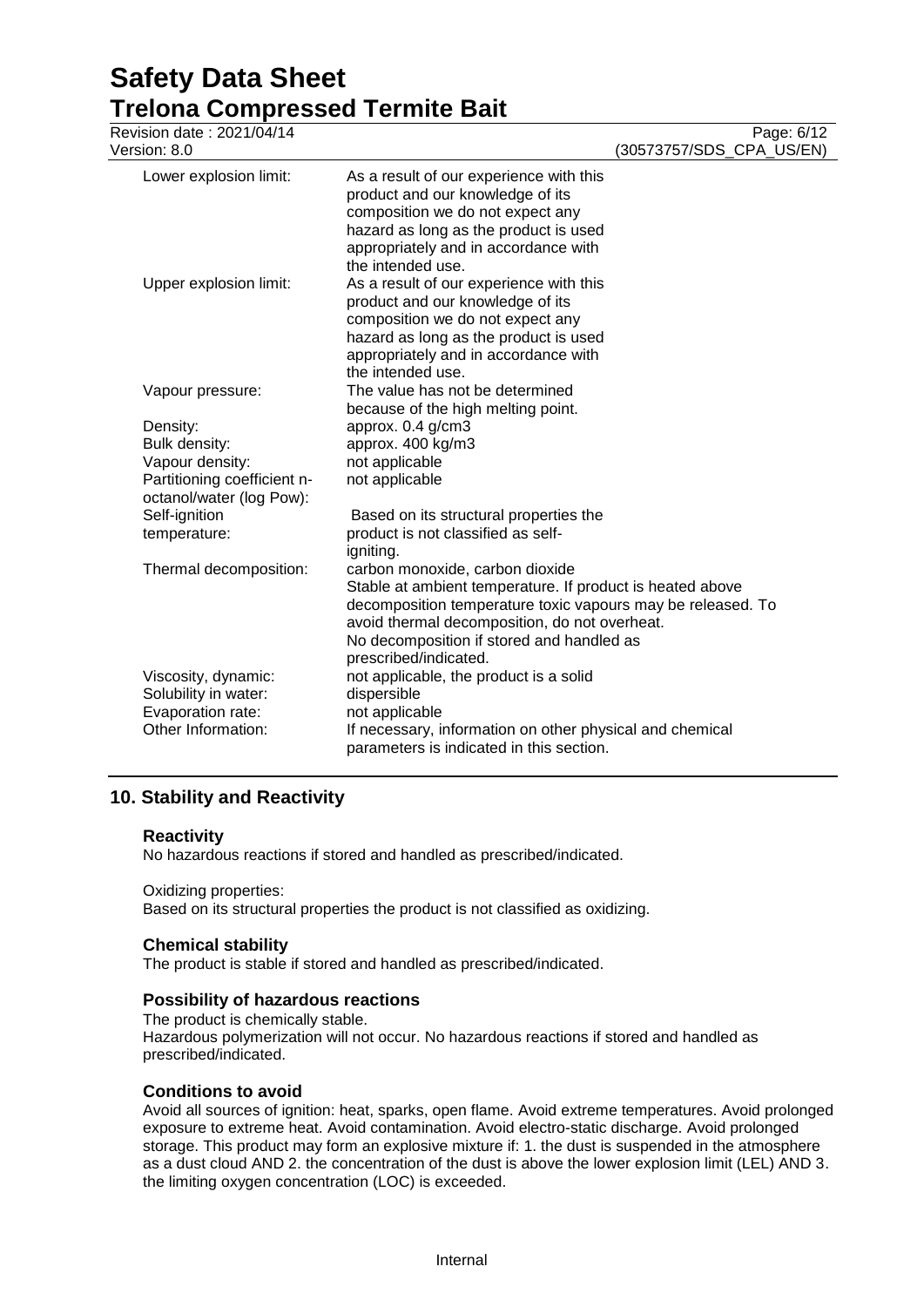Revision date : 2021/04/14 Page: 7/12<br>Version: 8.0 (30573757/SDS\_CPA\_US/EN) (30573757/SDS\_CPA\_US/EN)

## **Incompatible materials**

strong oxidizing agents

## **Hazardous decomposition products**

Decomposition products:

No hazardous decomposition products if stored and handled as prescribed/indicated., Prolonged thermal loading can result in products of degradation being given off.

Thermal decomposition: Possible thermal decomposition products: carbon monoxide, carbon dioxide Stable at ambient temperature. If product is heated above decomposition temperature toxic vapours may be released. To avoid thermal decomposition, do not overheat. No decomposition if stored and handled as prescribed/indicated.

# **11. Toxicological information**

## **Primary routes of exposure**

Routes of entry for solids and liquids are ingestion and inhalation, but may include eye or skin contact. Routes of entry for gases include inhalation and eye contact. Skin contact may be a route of entry for liquefied gases.

## **Acute Toxicity/Effects**

Acute toxicity

Assessment of acute toxicity: Relatively nontoxic after single ingestion. Relatively nontoxic after short-term skin contact. Relatively nontoxic after short-term inhalation.

Oral

Type of value: LD50 Species: rat (female) Value: > 5,000 mg/kg

Inhalation

Not inhalable due to the physico-chemical properties of the product. No mortality was observed.

Dermal Type of value: LD50 Species: rat (male/female) Value: > 5,000 mg/kg

#### Assessment other acute effects

Based on available Data, the classification criteria are not met. The product has not been tested. The statement has been derived from the properties of the individual components.

Irritation / corrosion

Assessment of irritating effects: May cause moderate but temporary irritation to the eyes. May cause slight irritation to the skin.

Skin Species: rabbit Result: Slightly irritating.

Eye Species: rabbit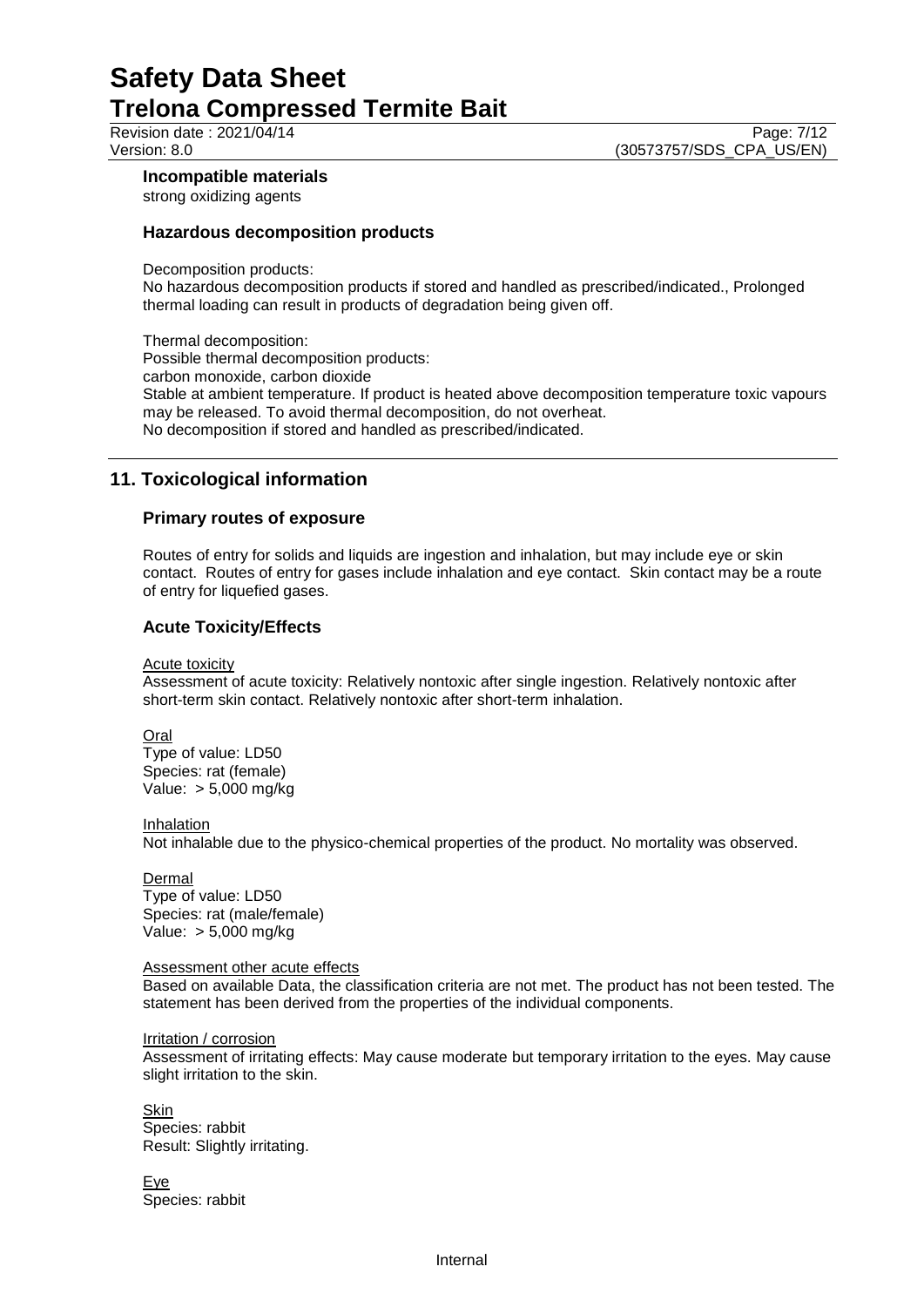#### Result: non-irritant

#### **Sensitization**

Assessment of sensitization: Skin sensitizing effects were not observed in animal studies.

Buehler test

Species: guinea pig Result: Skin sensitizing effects were not observed in animal studies.

#### Aspiration Hazard

No aspiration hazard expected. The product has not been tested. The statement has been derived from the properties of the individual components.

#### **Chronic Toxicity/Effects**

#### Repeated dose toxicity

Assessment of repeated dose toxicity: The product has not been tested. The statement has been derived from the properties of the individual components. No substance-specific organtoxicity was observed after repeated administration to animals.

#### Genetic toxicity

Assessment of mutagenicity: The product has not been tested. The statement has been derived from the properties of the individual components. Mutagenicity tests revealed no genotoxic potential.

#### **Carcinogenicity**

Assessment of carcinogenicity: The product has not been tested. The statement has been derived from the properties of the individual components. The results of various animal studies gave no indication of a carcinogenic effect.

#### Reproductive toxicity

Assessment of reproduction toxicity: The product has not been tested. The statement has been derived from the properties of the individual components. The results of animal studies gave no indication of a fertility impairing effect.

#### **Teratogenicity**

Assessment of teratogenicity: The product has not been tested. The statement has been derived from the properties of the individual components. Animal studies gave no indication of a developmental toxic effect at doses that were not toxic to the parental animals.

#### **Other Information**

Misuse can be harmful to health.

#### Medical conditions aggravated by overexposure

Individuals with pre-existing diseases of the respiratory system, skin or eyes may have increased susceptibility to excessive exposures.

# **12. Ecological Information**

#### **Toxicity**

Aquatic toxicity Assessment of aquatic toxicity: Very toxic to aquatic life with long lasting effects. The product has not been tested. The statement has been derived from the properties of the individual components.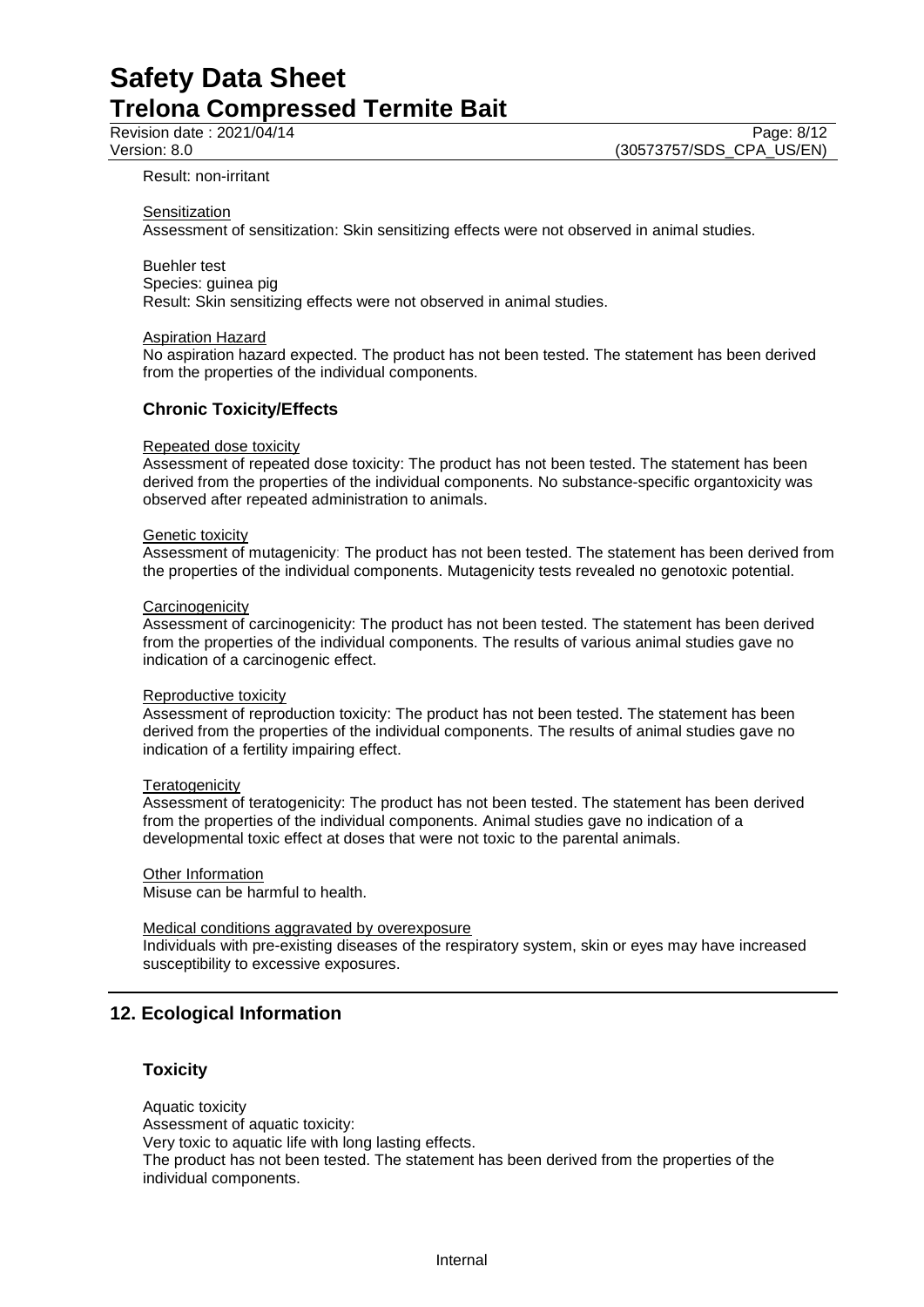Revision date : 2021/04/14 Page: 9/12<br>Version: 8.0 (30573757/SDS CPA US/EN) (30573757/SDS\_CPA\_US/EN)

**Toxicity to fish** 

*Information on: Novaluron (ISO) ; 1-[3-chloro-4-(1,1,2-trifluoro-2-trifluoromethoxyethoxy)phenyl]-3- (2,6-difluorobenzoyl)urea LC50 (96 h) 0.744 mg/l, Cyprinus carpio LC50 (96 h) > 0.96 mg/l, Salmo gairdneri, syn. O. mykiss LC50 (96 h) 0.002 mg/l, Cyprinodon variegatus* ----------------------------------

#### Aquatic invertebrates

*Information on: Novaluron (ISO) ; 1-[3-chloro-4-(1,1,2-trifluoro-2-trifluoromethoxyethoxy)phenyl]-3- (2,6-difluorobenzoyl)urea EC50 (48 h) 0.00015 mg/l, Daphnia magna LC50 (48 h) 0.00013 mg/l, Americamysis bahia* ----------------------------------

#### Aquatic plants

*Information on: Novaluron (ISO) ; 1-[3-chloro-4-(1,1,2-trifluoro-2-trifluoromethoxyethoxy)phenyl]-3- (2,6-difluorobenzoyl)urea EC50 (72 h) > 9.68 mg/l (biomass), Selenastrum capricornutum EC50 (14 h) > 0.0754 mg/l, Lemna minor* ----------------------------------

#### **Persistence and degradability**

Assessment biodegradation and elimination (H2O) The product has not been tested. The statement has been derived from the properties of the individual components.

## **Bioaccumulative potential**

Assessment bioaccumulation potential Accumulation in organisms is expected. The product has not been tested. The statement has been derived from the properties of the individual components.

Bioaccumulation potential

*Information on: Novaluron (ISO) ; 1-[3-chloro-4-(1,1,2-trifluoro-2-trifluoromethoxyethoxy)phenyl]-3- (2,6-difluorobenzoyl)urea*

*Bioconcentration factor: 14,431* ----------------------------------

## **Mobility in soil**

Assessment transport between environmental compartments The product has not been tested. The statement has been derived from the properties of the individual components.

*Information on: Benzamide, N-[[[3-chloro-4-[1,1,2-trifluoro-2- (trifluoromethoxy)ethoxy]phenyl]amino]carbonyl]-2,6-difluoro-*

*Following exposure to soil, adsorption to solid soil particles is probable, therefore contamination of groundwater is not expected.* ----------------------------------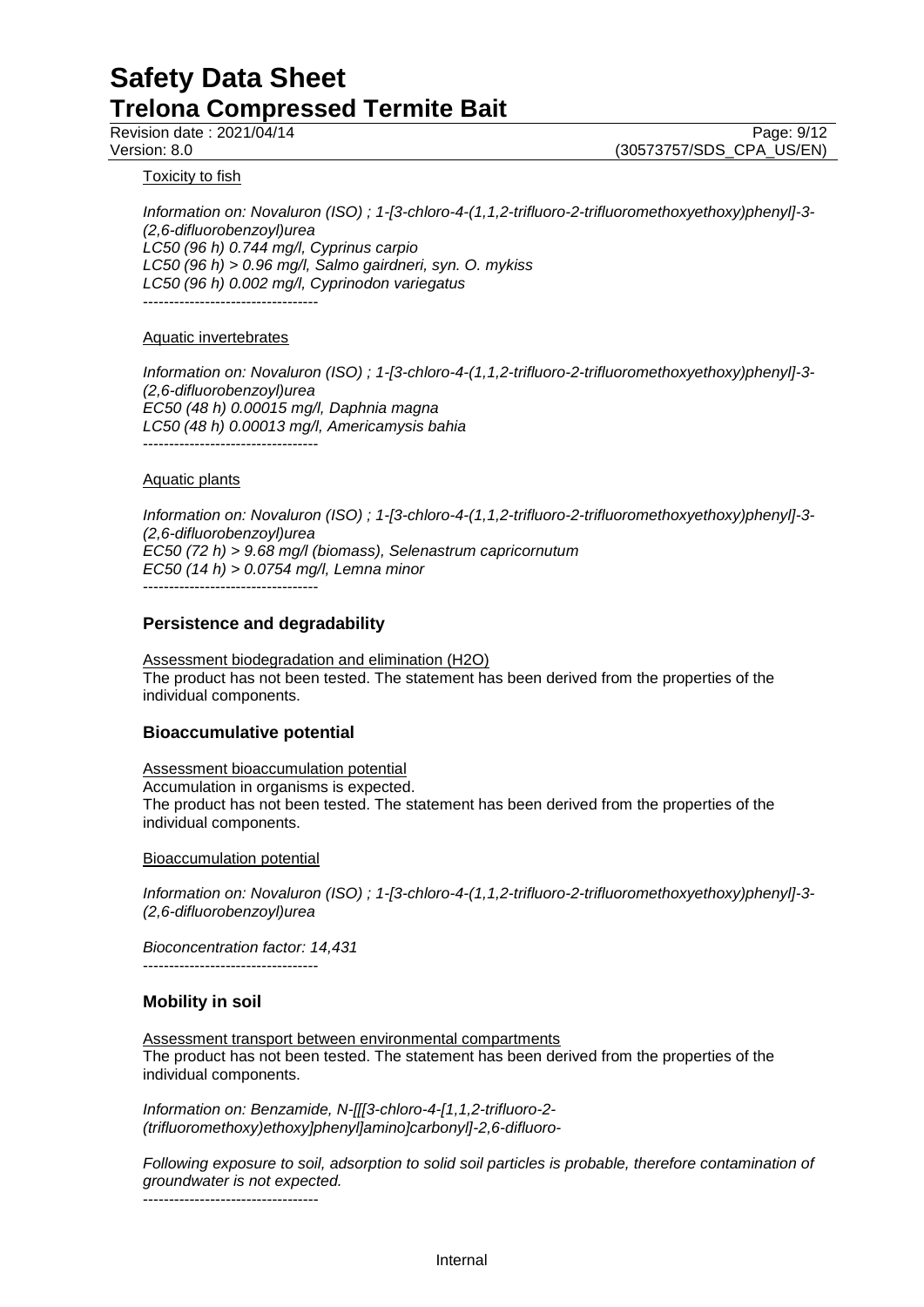## **Additional information**

Other ecotoxicological advice: Do not discharge product into the environment without control.

# **13. Disposal considerations**

#### **Waste disposal of substance:**

Pesticide wastes are regulated. Improper disposal of excess pesticide, spray mix or rinsate is a violation of federal law. If pesticide wastes cannot be disposed of according to label instructions, contact the State Pesticide or Environmental Control Agency or the Hazardous Waste representative at the nearest EPA Regional Office for guidance.

#### **Container disposal:**

The packaging must not be re-used. Completely empty packaging may be treated as household waste. Consult the product label for additional details.

#### **RCRA:**

The waste codes are manufacturer's recommendations based on the designated use of the product. Other use and special waste disposal treatment on customer's location may require different wastecode assigments. This product is not regulated by RCRA.

# **14. Transport Information**

| <b>Land transport</b><br><b>USDOT</b>                                                                        |                                                                                                                           |
|--------------------------------------------------------------------------------------------------------------|---------------------------------------------------------------------------------------------------------------------------|
|                                                                                                              | Not classified as a dangerous good under transport regulations                                                            |
| Sea transport<br><b>IMDG</b>                                                                                 |                                                                                                                           |
| Hazard class:<br>Packing group:<br>ID number:<br>Hazard label:<br>Marine pollutant:<br>Proper shipping name: | 9<br>Ш<br><b>UN 3077</b><br>9, EHSM<br>YES.<br>ENVIRONMENTALLY HAZARDOUS SUBSTANCE, SOLID, N.O.S.<br>(contains NOVALURON) |
| Air transport<br>IATA/ICAO                                                                                   |                                                                                                                           |
| Hazard class:<br>Packing group:<br>ID number:<br>Hazard label:<br>Proper shipping name:                      | 9<br>Ш<br><b>UN 3077</b><br>9, EHSM<br>ENVIRONMENTALLY HAZARDOUS SUBSTANCE, SOLID, N.O.S.<br>(contains NOVALURON)         |

## **Further information**

Product may be shipped as non-hazardous in suitable packages containing a net quantity of 5 kg or less under the provisions of various regulatory agencies: ADR, RID, ADN: Special Provision 375; IMDG: 2.10.2.7; IATA: A197; TDG: Special Provision 99(2); 49CFR: §171.4 (c) (2).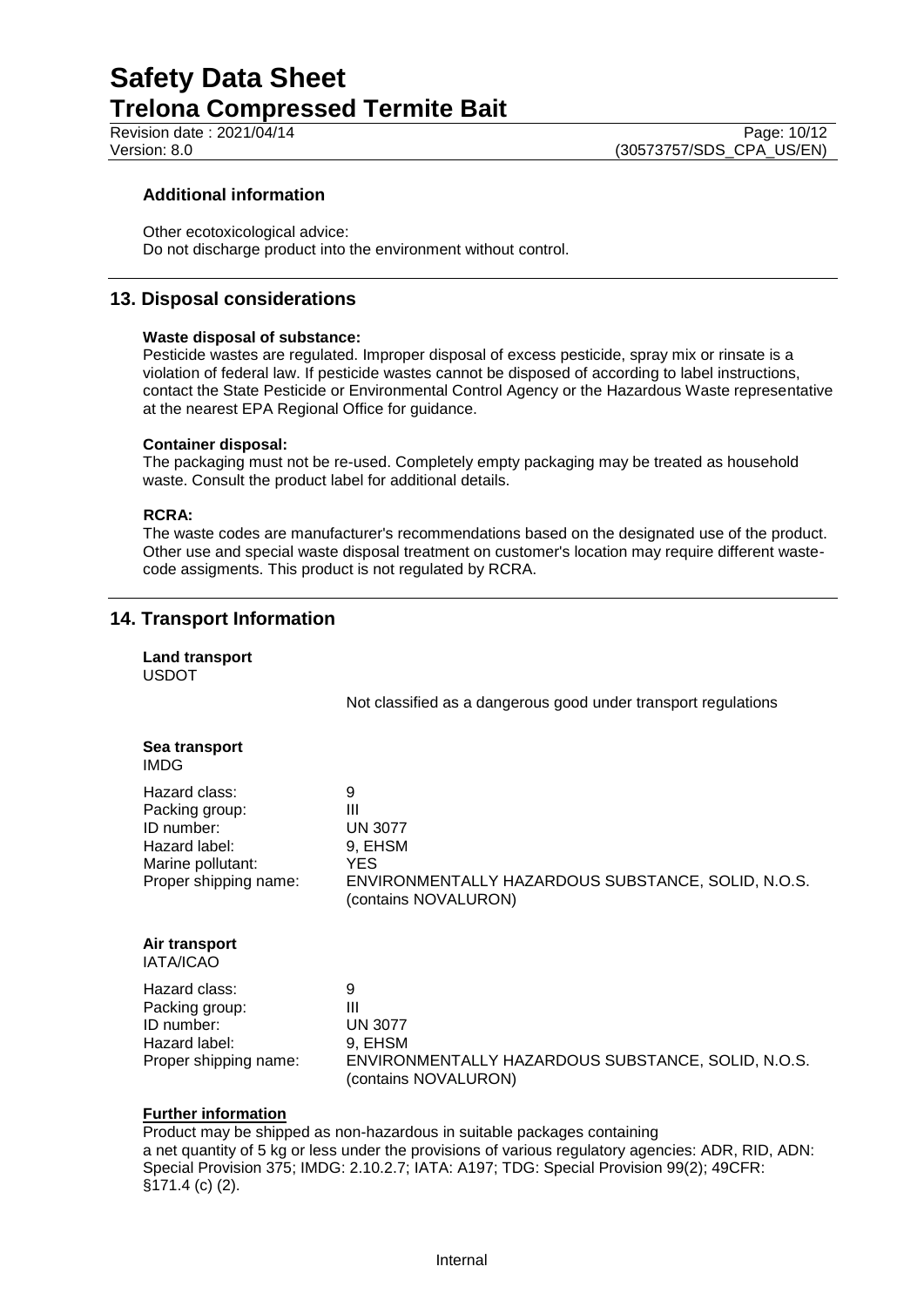Revision date : 2021/04/14 Page: 11/12<br>Version: 8.0 (30573757/SDS CPA US/EN)

# **15. Regulatory Information**

#### **Federal Regulations**

**Registration status:**

Crop Protection TSCA, US released / exempt

Chemical TSCA, US blocked / not listed

**EPCRA 311/312 (Hazard categories):** Refer to SDS section 2 for GHS hazard classes applicable for this product.

#### **State regulations**

| <b>State RTK</b> | <b>CAS Number</b> | <b>Chemical name</b>       |
|------------------|-------------------|----------------------------|
| <b>PA</b>        | 9004-34-6         | Microcrystalline cellulose |
| МA               | 9004-34-6         | Microcrystalline cellulose |
| NJ.              | 9004-34-6         | Microcrystalline cellulose |

#### **Labeling requirements under FIFRA**

This chemical is a pesticide product registered by the Environmental Protection Agency and is subject to certain labeling requirements under federal pesticide law. These requirements differ from the classification criteria and hazard information required for safety data sheets, and workplace labels of non-pesticide chemicals. Following is the hazard information as required on the pesticide label. CAUTION:

KEEP OUT OF REACH OF CHILDREN. KEEP OUT OF REACH OF DOMESTIC ANIMALS. Causes eye irritation. Avoid contact with the skin, eyes and clothing. Wash thoroughly after handling.

## **16. Other Information**

#### **SDS Prepared by:**

BASF NA Product Regulations SDS Prepared on: 2021/04/14

We support worldwide Responsible Care® initiatives. We value the health and safety of our employees, customers, suppliers and neighbors, and the protection of the environment. Our commitment to Responsible Care is integral to conducting our business and operating our facilities in a safe and environmentally responsible fashion, supporting our customers and suppliers in ensuring the safe and environmentally sound handling of our products, and minimizing the impact of our operations on society and the environment during production, storage, transport, use and disposal of our products.

IMPORTANT: WHILE THE DESCRIPTIONS, DESIGNS, DATA AND INFORMATION CONTAINED HEREIN ARE PRESENTED IN GOOD FAITH AND BELIEVED TO BE ACCURATE , IT IS